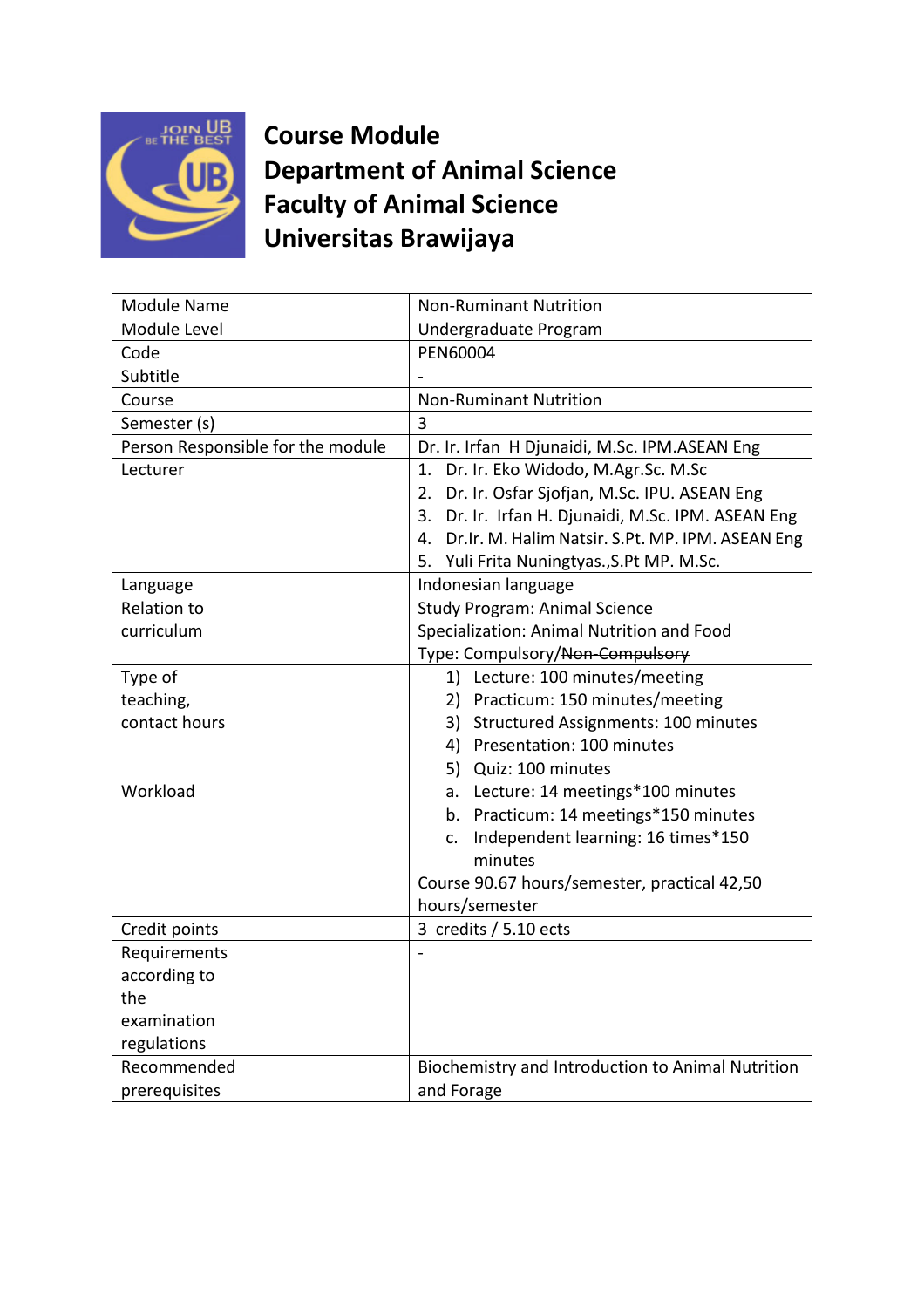| Module         | ILO:                                                                                                 |
|----------------|------------------------------------------------------------------------------------------------------|
| objectives/int | ILO4-Capability to develop knowledge<br>and                                                          |
| ended          | comprehensive mindset based on Animal science                                                        |
| learning       | and industry                                                                                         |
| outcomes       | ILO 5-Capability to analyse the development and                                                      |
|                | implementation of technology through humanities,                                                     |
|                | ethical and scientific value as to provide                                                           |
|                | appropriate solutions and ideas                                                                      |
|                | ILO12-Capability to ethically design and perform                                                     |
|                | experiments, analyze and interpret data as to                                                        |
|                | provide sustainable problem solving in Animal                                                        |
|                | Science                                                                                              |
|                | Objetives: This course discusses the digestive                                                       |
|                | mechanisms of non-ruminant animals<br>(Poultry,                                                      |
|                | Waterfowl, Quail, Rabbit, Pig, and Horse, factors<br>affecting the nutritional needs of non-ruminant |
|                | animals, the food substance needs for non-ruminant                                                   |
|                | animals, and non-ruminant animal feed formulations                                                   |
|                |                                                                                                      |
|                | Knowledge: able to recognize and understand                                                          |
|                | digestive system of non ruminants animals and                                                        |
|                | factor affecting of food substances of non                                                           |
|                | ruminants                                                                                            |
|                | <b>Skills</b>                                                                                        |
|                | Cognitive: Able to explaining factor affecting food                                                  |
|                | substances of non ruminants animals                                                                  |
|                |                                                                                                      |
|                | Phsycomotoric: practical feed formulation and                                                        |
|                | planning for non ruminant animals                                                                    |
|                | Competences: Student able to design feed                                                             |
|                | formulation for ruminants                                                                            |
|                |                                                                                                      |
| Content        | 1. Digestive system for non-ruminant animals                                                         |
|                | (Poultry, Waterfowl, Quail, Rabbit, Pig, and                                                         |
|                | Horse)                                                                                               |
|                | 2. Factors affecting food substance needs of                                                         |
|                | non-ruminant animals                                                                                 |
|                | The food substance needs of non-ruminant<br>3.                                                       |
|                | animals                                                                                              |
|                | 4. Feed formulation                                                                                  |
| Study and      | Feed planning for non-ruminant animals<br>5.<br>A minimum attendance of 80% to take the Final        |
| examination    | Exam                                                                                                 |
| requirements   | Multiple Choice/Essay/Group Presentation/etc.                                                        |
| and forms of   |                                                                                                      |
| examination    | Practicum: 20 %                                                                                      |
|                |                                                                                                      |